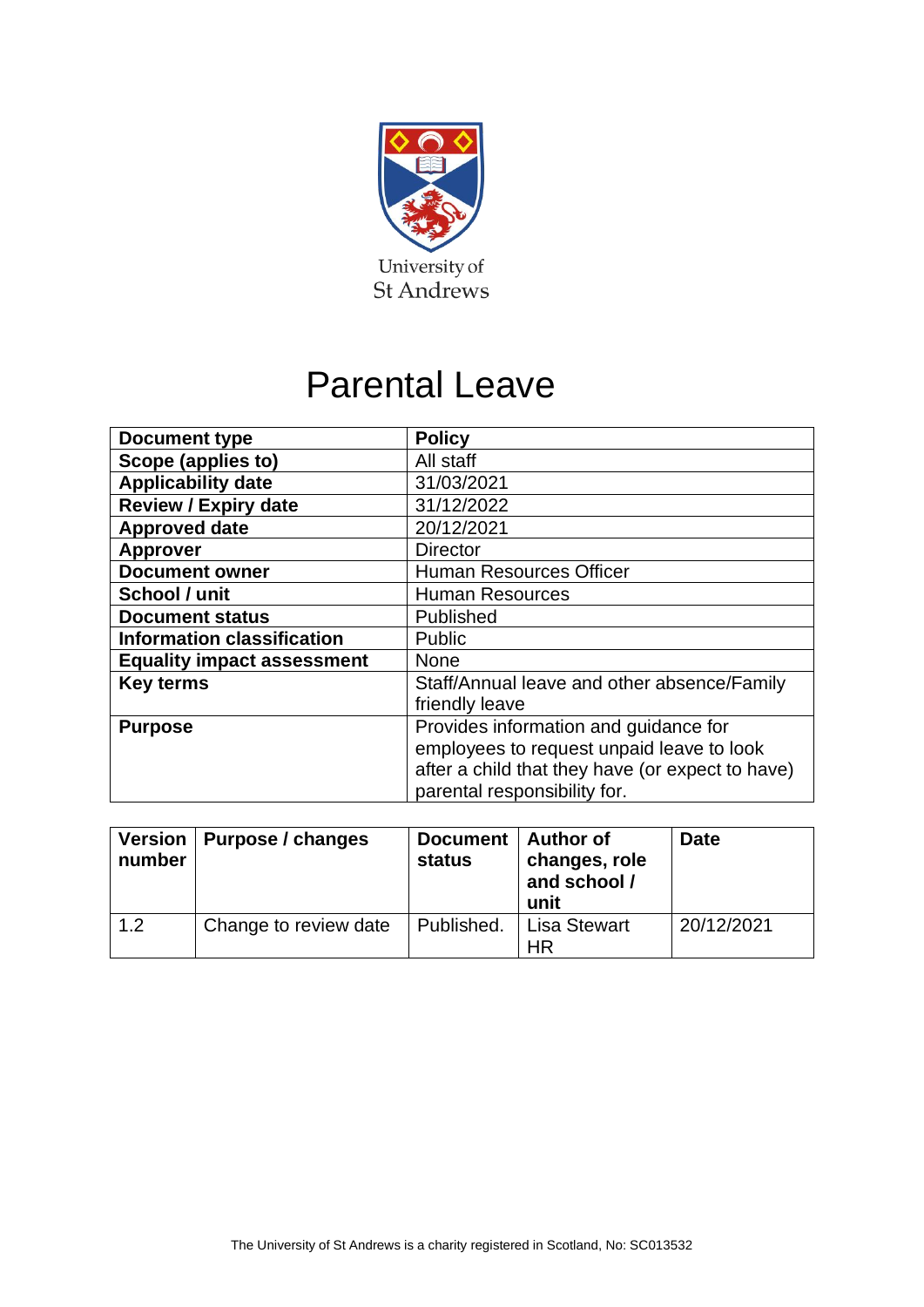## **Table of contents**

| $\mathbf{1}$ . | Scope                                                    | 3              |
|----------------|----------------------------------------------------------|----------------|
| 2.             | <b>Statement</b>                                         | 3              |
| 3.             | Purpose                                                  | 3              |
| 4.             | Eligibility                                              | 3              |
| 5.             | Entitlement                                              | 3              |
| 6.             | Procedures                                               | $\overline{4}$ |
| 7.             | Support and advice                                       | 5              |
| 8.             | Version control                                          | 5              |
|                | Appendix A: Parental leave application form              | 6              |
|                | Appendix B: Recommended internal support contact details | 8              |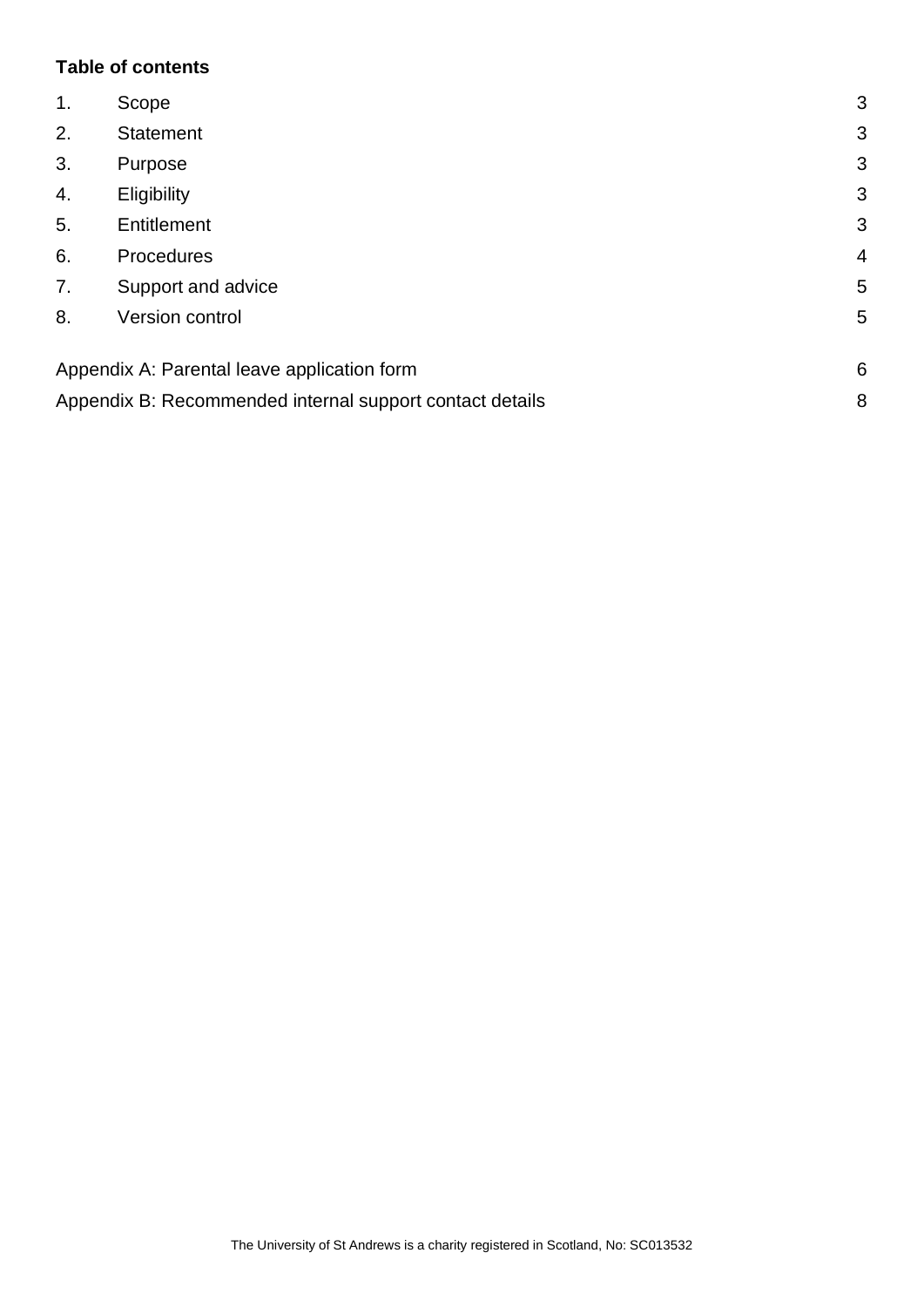# <span id="page-2-0"></span>**1. Scope**

1.1 This policy applies to all employees of the University who meet the eligibility requirements outlined in [section 4.](#page-2-3)

## <span id="page-2-1"></span>**2. Statement**

2.1 This policy aims to support parents in balancing their work and family commitments. This leave should only be taken for the purpose of caring for a child.

#### <span id="page-2-2"></span>**3. Purpose**

- 3.1 Parental leave gives parents the right to unpaid time off work to look after a child's welfare. Examples include (although not limited to), to spend more time with a child and/or children, to look at new schools, to settle a child into new childcare arrangements, to spend more time with extended family.
- 3.2 This policy does not cover instances such as taking time off to deal with an unexpected event involving a dependant. This leave is covered in the University's [Special Leave Policy.](https://www.st-andrews.ac.uk/staff/policy/hr/specialleavepolicy/) In addition, this policy should not be confused with [Shared Parental Leave](https://www.st-andrews.ac.uk/media/human-resources/new-policy-section-documents/sharedpaternalleave/Shared%20parental%20leave%20policy.pdf) which enables parents to share maternity or adoption leave to care for their child in the first year following the birth or placement.

## <span id="page-2-3"></span>**4. Eligibility**

- 4.1 To qualify for parental leave, the employee must have:
	- at least one-year continuous service with the University and;
	- parental responsibility for a child for instance, the employee is named on the child's birth or adoption certificate or they have or expect to have parental responsibility.
- 4.2 The University may request that the employee provides evidence of parental responsibility e.g. a full birth or adoption certificate.

#### <span id="page-2-4"></span>**5. Entitlement**

- 5.1 You can take up to 18 weeks unpaid leave for each child and adopted child up to their 18th birthday. Each parent has the right to take parental leave for each child. If the University employs both parents, it would not be expected that both parents would take the same period of leave.
- 5.2 The limit on how much parental leave each parent can take in a year is 4 weeks for each child. A week's parental leave is equal to the employee's weekly contracted hours. Parental leave must be taken as whole weeks rather than individual days unless the child is disabled.
- 5.3 The year will run from the date on which the employee became entitled to the leave.
- 5.4 Parental leave applies to each child and not to an individual's job therefore any leave taken with previous employers will count towards the employee's entitlement of 18 weeks. Current employees should therefore ensure that they notify [Human Resources](mailto:humres@st-andrews.ac.uk?subject=Parental%20Leave%20) of any leave previously taken. The [Recruitment team](https://www.st-andrews.ac.uk/hr/recruitment/recruitmentstaff/) will also request this information via the reference process during the appointment stage.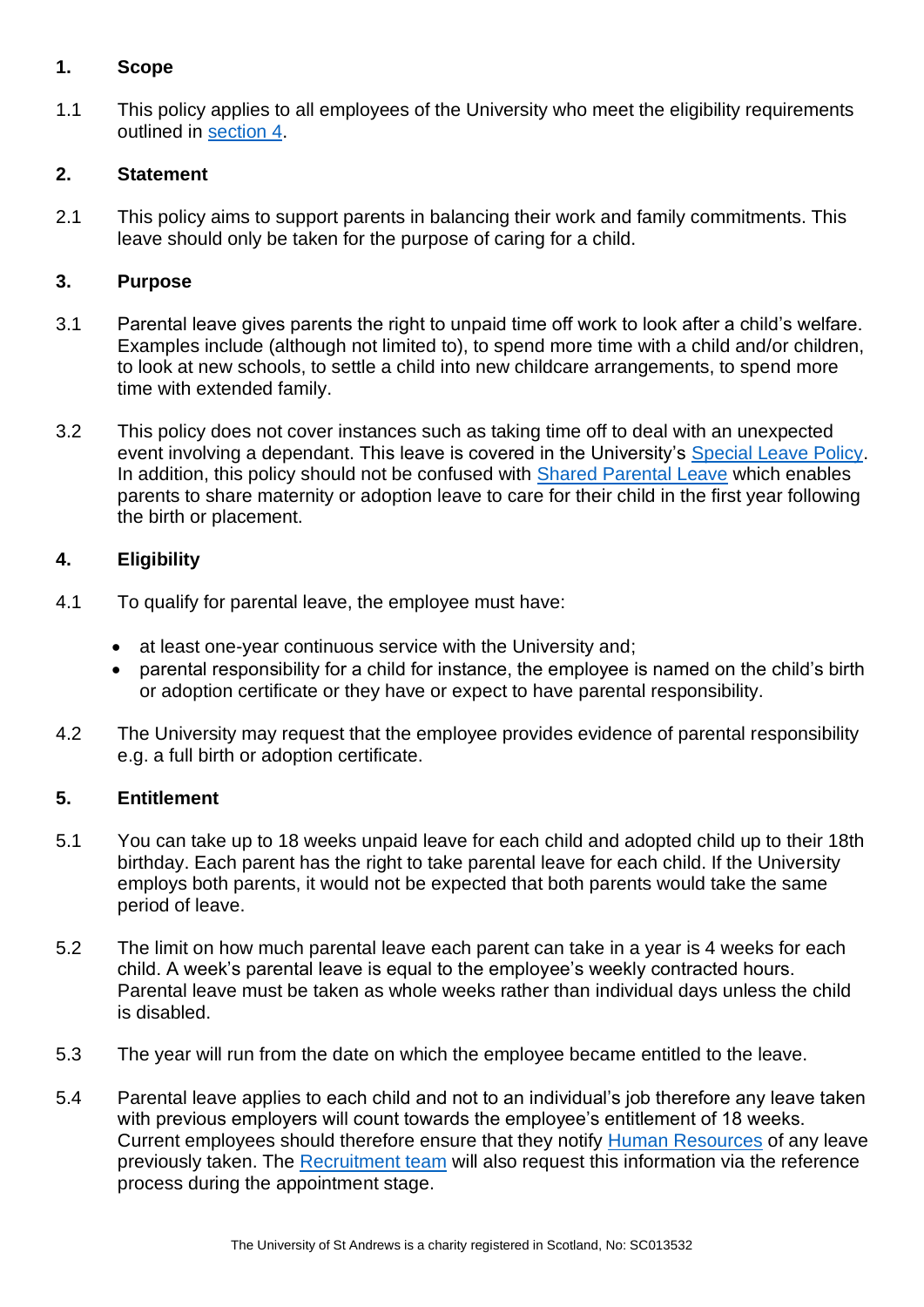## <span id="page-3-0"></span>**6. Procedures**

#### 6.1 **Request for parental leave**

- 6.1.1 Any questions regarding the application procedure must be raised with the [HR Business](https://www.st-andrews.ac.uk/hr/businesspartner/)  [Partner \(HRBP\)](https://www.st-andrews.ac.uk/hr/businesspartner/) of the School/Unit. They will ensure advice and guidance is provided to either party.
- 6.1.2 Employees can apply for parental leave using the [parental leave application form.](#page-5-0) All applications must be submitted to the Head of School/Unit for review and consideration. This document is available in an alternative format upon request by contacting the HRBP [team.](https://www.st-andrews.ac.uk/hr/businesspartner/) **A word version of this form can be downloaded from the** [HR policy page](https://www.st-andrews.ac.uk/staff/policy/hr/) **or via the following** [link.](https://www.st-andrews.ac.uk/media/human-resources/new-policy-section-documents/parentalleave/Parental%20leave%20application%20form.docx)
- 6.1.3 Employees must provide at least 21 calendar days' notice to the University prior to the intended start date where reasonably practical.
- 6.1.4 The Head of School/Unit (or appropriate delegate) will normally manage this request.
- 6.1.5 Once the Head of School/Unit (or appropriate delegate) has considered the request, they will confirm the decision with the employee. The Head of School/Unit (or appropriate delegate) may request to meet the employee to discuss the request before making a decision.

#### **6.2 Decision**

- 6.2.1 If the request is granted, the Head of School/Unit (or appropriate delegate) will notify the [Salaries team](mailto:monthly-ns@st-andrews.ac.uk?subject=Parental%20leave%20request%20-%20approval) to ensure that the unpaid parental leave is accurately processed. The employee will be issued a letter confirming the details of the leave normally within 7 calendar days' of the original request.
- 6.2.2 There may be occasions whereby the University will have to postpone the leave e.g. if the leave would cause serious disruption to the University. If the Head of School (or appropriate delegate) is considering refusing a request for parental leave, they must discuss the matter with their [HRBP](https://www.st-andrews.ac.uk/hr/businesspartner/) before making a decision.
- 6.2.3 If the decision is taken to postpone the leave, the Head of School/Unit (or appropriate delegate) will meet with the employee to confirm the decision and the reason for the delay and this will be followed up in writing within 7 calendar days' of the original request. At this meeting, alternative parental leave dates will be jointly agreed with the employee. This leave must be taken within 6 months' of the intended start date.
- 6.2.4 Leave cannot be postponed if:
	- this leave is being taken by the spouse, civil partner or partner of the person giving birth or primary adopter, who will share responsibility for the child's upbringing, immediately after the birth or adoption of a child;
	- it means an employee would no longer qualify for parental leave e.g. postponing it until after the child's 18th birthday.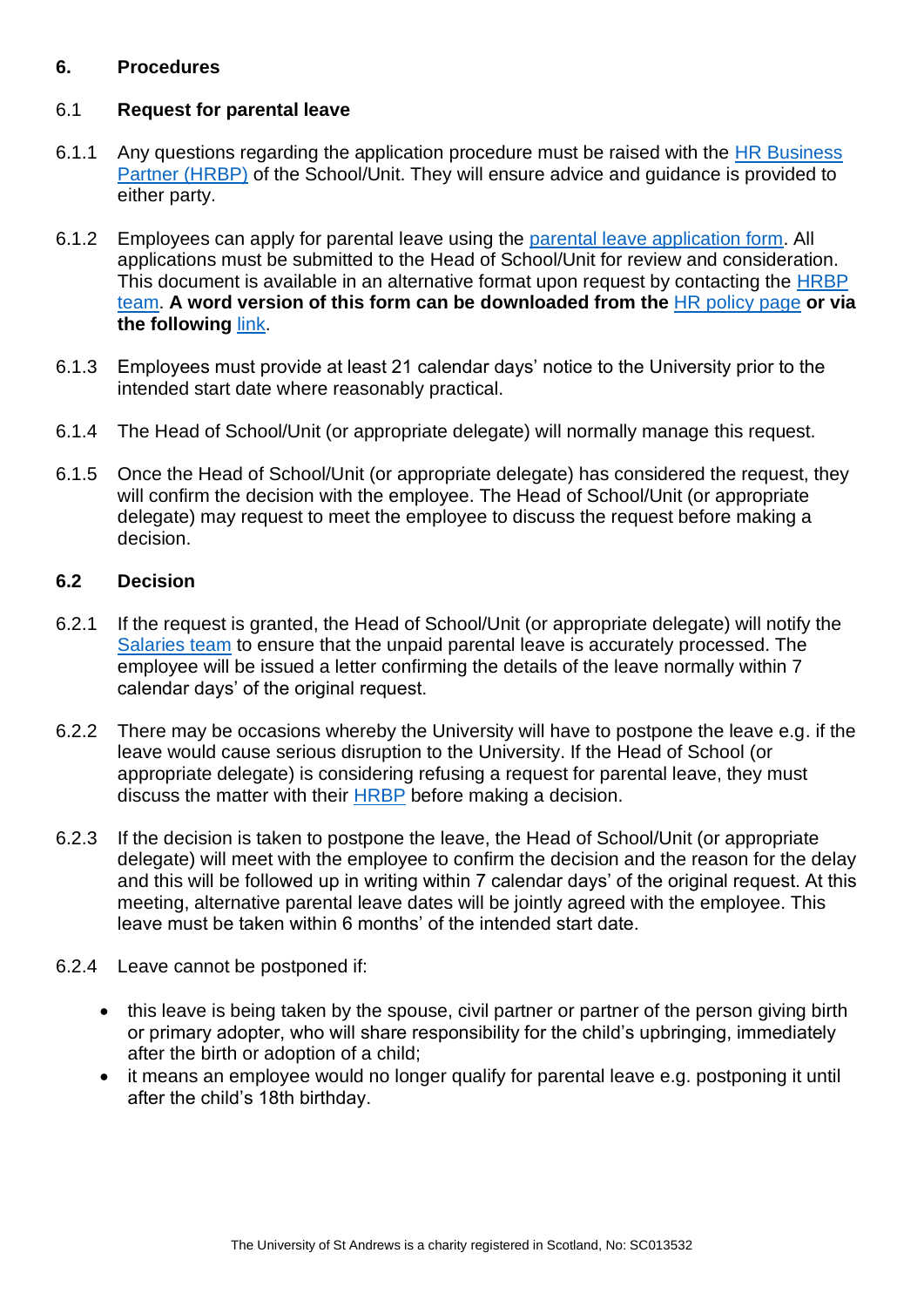# <span id="page-4-0"></span>**7. Support and advice**

- 7.1 If the employee is dissatisfied with any decision made in respect of this policy, they should contact an [HRBP](https://www.st-andrews.ac.uk/hr/businesspartner/) and/or their Head of School/Unit in the first instance.
- 7.2 [Appendix B](#page-5-0) provides a list of additional internal support available to employees.

## <span id="page-4-1"></span>**8. Version control**

| <b>Version</b><br>number | <b>Purpose / changes</b>                       | <b>Document</b><br><b>status</b> | <b>Author of</b><br>changes, role<br>and school /<br>unit | <b>Date</b> |
|--------------------------|------------------------------------------------|----------------------------------|-----------------------------------------------------------|-------------|
| 1.0                      | Migration of policy to<br>the Governance Zone. | Published                        | Lisa Stewart,<br>Human<br><b>Resources</b>                | 13/06/2019  |
| 1.1                      | Change to review date                          | Published                        | <b>Lisa Stewart</b><br>ΗR                                 | 01/04/2021  |
| 1.2                      | Change to review date                          | Published.                       | <b>Lisa Stewart</b><br><b>HR</b>                          | 20/12/2021  |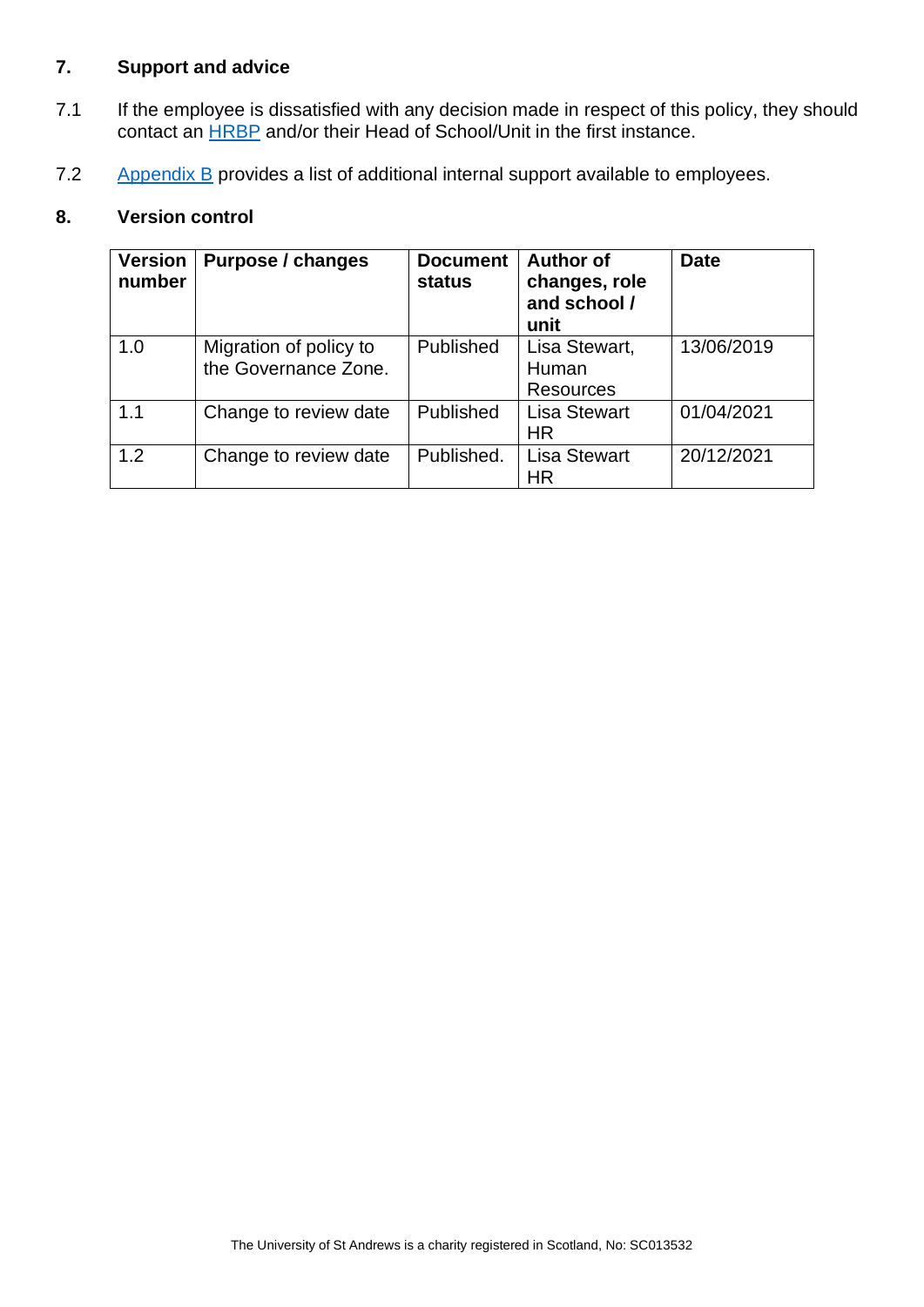## <span id="page-5-0"></span>**Appendix A: Parental leave application form**

**Please note:** A word version of this form can be downloaded from the [HR policy page](https://www.st-andrews.ac.uk/staff/policy/hr/) or via the following [link.](https://www.st-andrews.ac.uk/media/human-resources/new-policy-section-documents/parentalleave/Parental%20leave%20application%20form.docx)

#### **To be completed by the employee and submitted to the Head of School/Unit for authorisation.**

*This document is available in an alternative format upon request by contacting the [HRBP team.](https://www.st-andrews.ac.uk/hr/businesspartner/)* 

| <b>Personal Details</b>              |  |
|--------------------------------------|--|
| Employee name                        |  |
| <b>Employee ID Number (if known)</b> |  |
| School/Unit                          |  |

| Eligibility (please select all that apply)                                                                                                                                         | <b>Yes</b> | No |
|------------------------------------------------------------------------------------------------------------------------------------------------------------------------------------|------------|----|
| I have at least one-year continuous service with the University.                                                                                                                   |            |    |
| I have parental responsibility for a child i.e. I am named on the child's birth or<br>adoption certificate or you have or expect to have parental responsibility for the<br>child. |            |    |
| The child is below the 18 years of age.                                                                                                                                            |            |    |
| The time off work will be to care for the child or make arrangements for the child's<br>welfare.                                                                                   |            |    |
| I have provided at least 21 days' notice of the intended start date.                                                                                                               |            |    |

| <b>Entitlement (please select)</b>                           |                 | Yes | N |
|--------------------------------------------------------------|-----------------|-----|---|
| Have you taken any parental leave previously for this child? |                 |     |   |
| If yes, please confirm previous parental leave dates (below) |                 |     |   |
| <b>Start date</b>                                            | <b>End date</b> |     |   |
|                                                              |                 |     |   |
|                                                              |                 |     |   |

| Details of request                                      |                               |  |  |  |
|---------------------------------------------------------|-------------------------------|--|--|--|
| Name of child this leave is for                         |                               |  |  |  |
| Date of birth of child / adoption date of this<br>child |                               |  |  |  |
| Intended start date<br>of leave                         | Intended end date of<br>leave |  |  |  |

| Unpaid leave deduction approval (please tick)                                    |  | <b>N</b> |
|----------------------------------------------------------------------------------|--|----------|
| I understand that this leave is unpaid and therefore I accordingly authorise the |  |          |
| appropriate deduction of pay from my salary.                                     |  |          |

| Please detail any information you feel is relevant to support your application for parental |  |
|---------------------------------------------------------------------------------------------|--|
| <b>leave</b>                                                                                |  |

**Employee signature:**

| Date: |  |
|-------|--|
|       |  |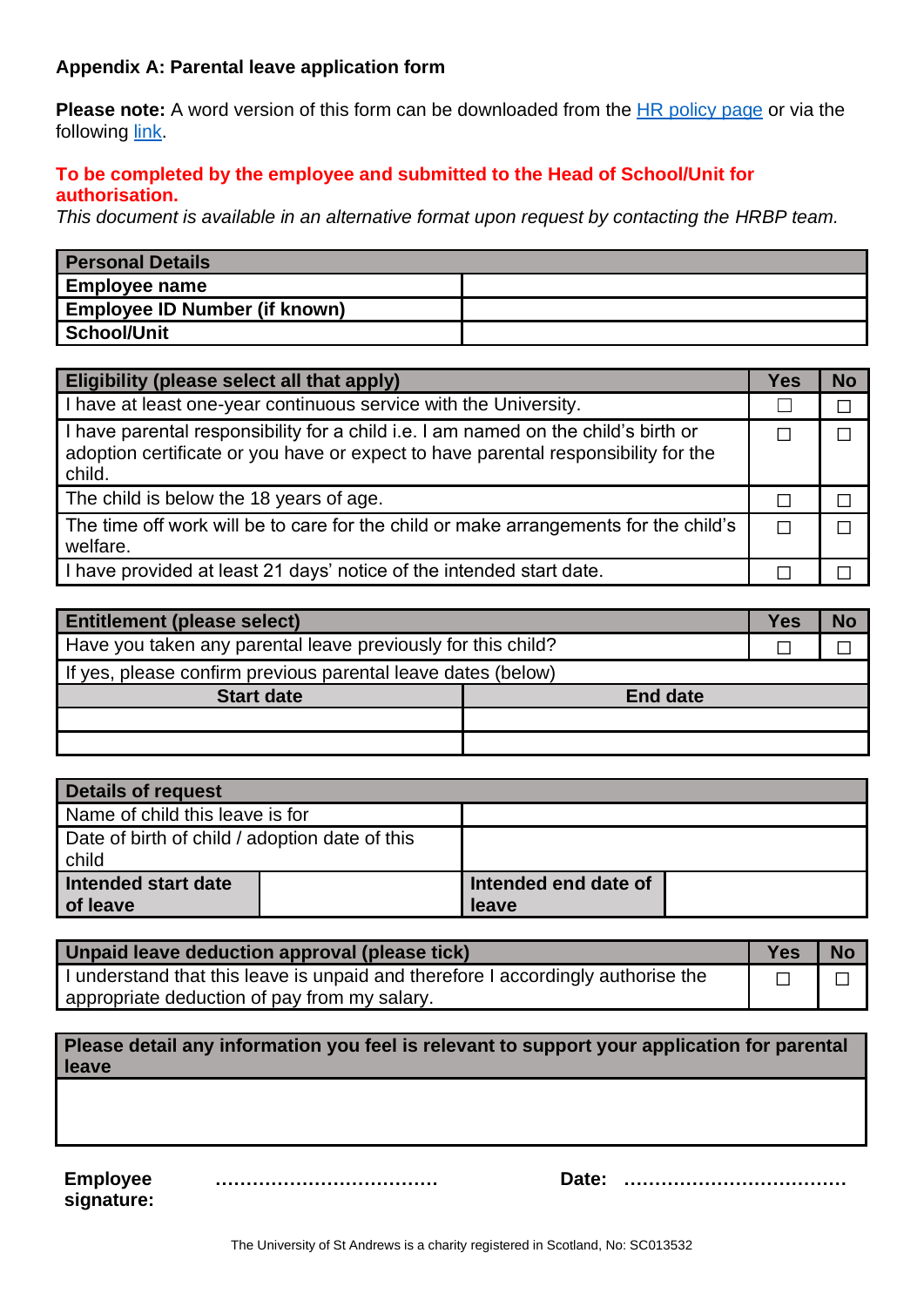| <b>Head of School/Unit (or equivalent)</b><br>authorisation | <b>Approved</b>   | <b>Postponed</b>                      |  |
|-------------------------------------------------------------|-------------------|---------------------------------------|--|
| Please detail reason for postponement (if applicable)       |                   |                                       |  |
|                                                             |                   |                                       |  |
|                                                             |                   |                                       |  |
|                                                             |                   |                                       |  |
| <b>Confirm approved dates of paternity leave</b>            | <b>Start date</b> | <b>End date</b>                       |  |
|                                                             |                   |                                       |  |
| <b>If approved</b>                                          | If postponed      |                                       |  |
| Cubmit completed form to: Coloriac                          |                   | Cubmit completed form to: HD Pucinose |  |

| <u>ii ciyyi uvudu</u>              | <b>TERMS CONTROL</b>                  |
|------------------------------------|---------------------------------------|
| Submit completed form to: Salaries | Submit completed form to: HR Business |
|                                    | Partner                               |
|                                    |                                       |

**Authoriser signature:**

**……………………………… Date: ………………………………**